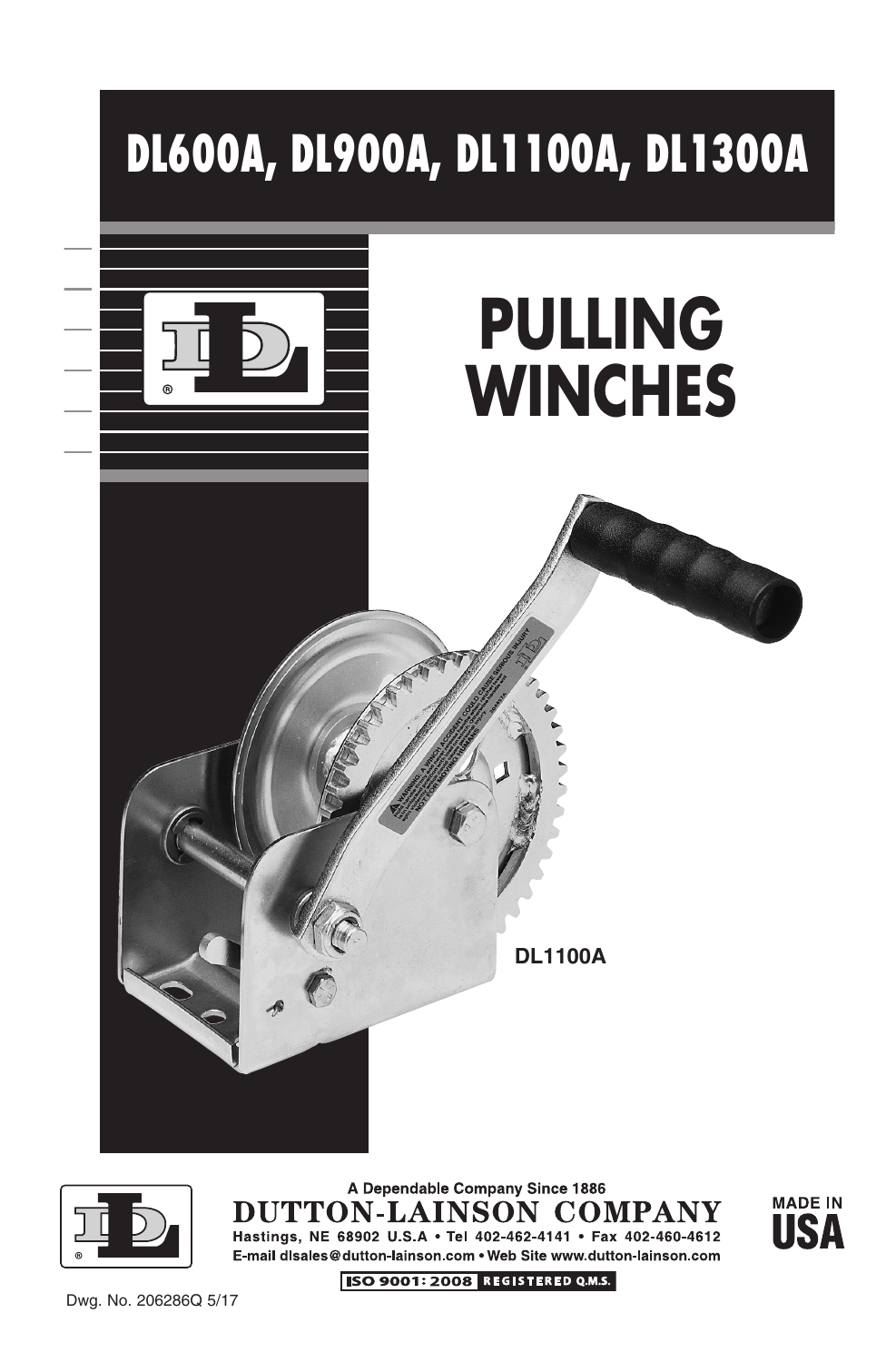**WARNING READ INSTRUCTIONS CAREFULLY BEFORE ATTEMPTING TO INSTALL, OPERATE OR SERVICE THIS WINCH. FAILURE TO COMPLY WITH INSTRUCTIONS COULD RESULT IN SERIOUS OR FATAL INJURY. RETAIN THESE INSTRUCTIONS FOR FUTURE REFERENCE.**



## **IMPORTANT SAFETY INFORMATION**

- This winch is built for multi-purpose hauling and pulling operations. It is not recommended for lifting applications. For lifting, use a self-locking winch. DL winches are not to be used as hoists for lifting, supporting or transporting people, or for loads over areas where people could be present.
- Respect this winch. High forces are created when using a winch, creating potential safety hazards. It should be operated and maintained in accordance with instructions. Never allow children or anyone who is not familiar with the operation of the winch to use it.
- Maintain a firm grip on the winch handle at all times, and never release the handle when ratchet lever is in unlocked position with a load on the winch. Otherwise, handle will spin violently, which could cause personal injury.
- Check for proper ratchet operation on each use of the winch. Do not use if damaged. Seek immediate repairs.
- Never use the winch handle as a convenient handle for pulling or maneuvering the entire trailer or other equipment. Never pull on the winch handle against a locked ratchet.
- Never exceed rated capacity. Excess load may cause premature failure and could result in serious personal injury. This winch is rated with three layers of line on the hub. Using more layers of line or a large hub increases the load on the winch.
- Never apply load on winch with cable or rope fully extended. Keep at least three full turns of cable or rope on the reel.
- Secure load properly. When winching operation is complete, do not depend on winch to support load.
- Operate with hand power only. This winch should not be operated with a motor of any kind. If the winch cannot be cranked easily with one hand, it is probably over-loaded.

**WINCH MOUNTING AND CABLE ATTACHMENT –** For maximum strength and safety, (and compliance with SAE Standard J1853) this winch should be mounted with three 3/8" or M10 bolts, washers, and lock washers. (See parts drawing).

Select a winch line with breaking strength at least 1-1/2 times the winch rating and a hook 1-1/2" times stronger than the line. If steel cable is selected, the optional reel with large hub may extend cable life. (The above combination meets SAE Standard

**OPERATING INSTRUCTIONS –** HANDLE AND NUT MUST BE TIGHTENED AGAINST DRIVE SHAFT BEFORE OPERATING WINCH. Wind line on winch reel by turning winch handle in clockwise direction with ratchet lever in "on" position. The ratchet should produce a loud, sharp, clicking noise. Make sure that ratchet lever is in "on" position and holding load before winch handle is released. To unwind or reel out line, securely grip winch handle and apply force in clockwise direction so that ratchet lever can easily be moved to "off" position. Carefully turn handle in counterclockwise direction. Do not lose control.

**WINCH MAINTENANCE –** This winch has been fully lubricated at the factory; but, for continued smooth performance and increased life, occasional greasing of gears and reel shaft and an occasional drop of oil on drive shaft bearings are recommended.

J1853 for boat trailer winches).

Attach cable or rope by either method described in sketch. If nylon strap is used, it should have a loop sewn in one end and be attached using a 3/8" x 3" (DL 1100A & DL1300A) or 1/4" x 2-3/4" (DL600A & DL900A) long bolt and locknut. Use a locknut, not a nut and lockwasher. Insert bolt through slots in both reel sideplates so that nut is on gear side. Tighten only until snug with bolt in bottom of slot next to reel hub.



Keep winch in good working order. Damaged or severely-worn parts create unnecessary dangers and could result in personal injury or property damage.

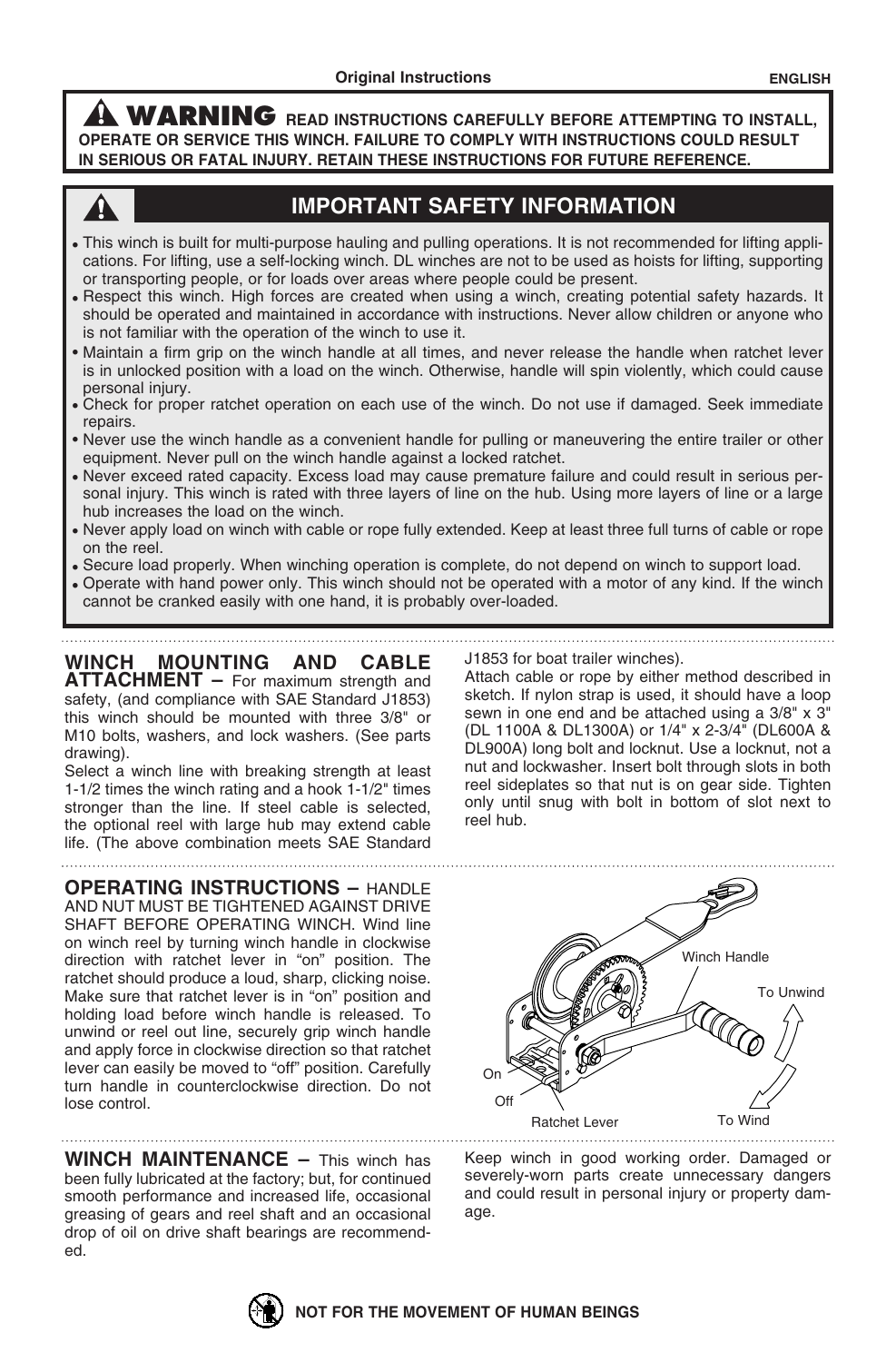

**ENGLISH – DECLARATION OF CONFORMITY** - Dutton-Lainson Company, Hastings, NE 68902-0729 U.S.A. manufactures and declares that the winch identified above fulfills all relevant provisions of the Directive 2006/42/EC. The technical file may be obtained from the persons listed below.

**DEUTSCH – KONFORMITÄTSERKLÄRUNG** - Dutton-Lainson Company, Hastings, NE 68902-0729, USA, der Hersteller der Winde, erklärt, dass die oben angegebene Winde alle relevanten Bestimmungen der Richtlinie 2006/42/EG erfüllt. Die technischen Unterlagen sind bei den nachfolgend aufgeführten Personen erhältlich.

**ITALIANO – DICHIARAZIONE DI CONFORMITÀ** - Il fabbricante, Dutton-Lainson Company, Hastings, NE 68902-0729 USA, dichiara che il verricello di cui sopra è conforme alle disposizioni della direttiva 2006/42/CE. Il fascicolo tecnico può essere richiesto agli individui indicati qui di seguito..

**PORTUGUÊS – DECLARAÇÃO DE CONFORMIDADE** - A empresa Dutton-Lainson Company, Hastings, NE 68902- 0729, nos E.U.A., fabrica o guincho acima identificado e declara que este cumpre todas as provisões relevantes da Directiva 2006/42/CE. Poderá obter o processo técnico junto das pessoas indicadas abaixo.

**ESPA—OL – DECLARACION DE HOMOLOGACION** - Dutton-Lainson Company, de Hastings, NE 68902- 0729 EE.UU., fabrica y declara que el cabrestante arriba identificado satisface todas las provisiones pertinentes de la directriz 2006/42/EC. El archivo técnico puede obtenerse de las personas mencionadas a continuación..

**SVENSKA – FÖRSÄKRAN OM ÖVERENSSTÄMMELSE** - Dutton-Lainson Company, Hastings, Nebraska 68902- 0729 U.S.A, tillverkar och försäkrar att denna vinsch överensstämmer med alla tillämpliga bestämmelser i Direktiv 2006/42/EC. Den tekniska filen kan erhållas från de personer, som upptas nedan.

Hastings, NE USA May 18, 2017

Inform

Director of Engineering Dutton-Lainson Company

**DL600A** – **600 lbs/272 kg DL900A** – **900 lbs/408 kg DL1100A** – **1100 lbs/499 kg DL1300A** – **1300 lbs/590 kg**

## **CABLE**

**DL600A – 5/32" x 61 ft (4 mm x 19.2 m) DL900A – 3/16" x 40 ft (5 mm x 10.9 m) DL1100A – 3/16" x 79 ft (5 mm x 22.2 m) DL1300A – 7/32" x 56 ft (6 mm x 14.2 m)**

E

**DANSK – OVERENSSTEMMELSESERKLÆRING** - Dutton-Lainson Company, Hastings, NE 68902-0729 USA fremstiller og erklærer, at skraldespillet identificeret ovenfor er i overensstemmelse med alle relevante krav i direktiv 2006/42/EU. Den tekniske fil kan rekvireres gennem de nedennævnte personer.

**SUOMI – VAATIMUSTENMUKAISUUSVAKUUTUS** - Dutton-Lainson Company, osoite Hastings, NE 68902-0729 U.S.A, vakuuttaa tämän vintturin valmistajana, että tämä vintturi noudattaa direktiivin 2006/42/EY olennaisia määräyksiä. Tekniset tiedot on saatavissa alla ilmoitetuilta henkilöiltä.

**NORSK – SAMSVARSERKLÆRING** - Dutton-Lainson Company, Hastings, NE 68902-0729 U.S.A. produserer og erklærer at vinsjen angitt ovenfor oppfyller alle relevante krav i direktivet 2006/42/EC. Den tekniske filen kan skaffes fra personene som er opplistet nedenfor.

**NEDERLANDS – VERKLARING VAN OVEREENSTEMMING** - Dutton-Lainson Company, Hastings, NE 68902-0729 VS, fabrikant, verklaart dat de bovengenoemde lier voldoet aan alle betreffende bepalingen van richtlijn 2006/42/EC. Het technische bestand kan bij de hierna vermelde personen worden aangevraagd.

**FRANÇAIS – DÉCLARATION DE CONFORMITÉ** - Dutton-Lainson Company, Hastings, NE 68902-0729 U.S.A. construit le treuil mentionné ci-dessus et déclare qu'il répond à toutes les dispositions applicables de la Directive 2006/42/CE. Le dossier technique peut être obtenu auprès des personnes indiquées ci-dessous.

**ΕΛΛΗΝΙΚΑ – ΔΗΛΩΣΗ ΣΥΜΜΟΡΦΩΣΗΣ** - Η Dutton-Lainson Company, Hastings, NE 68902-0729 U.S.A. κατασκευάζει και δηλώνει ότι το βαρούλκο που καθορίζεται παραπάνω πληροί όλες τις σχετικές διατάξεις της Οδηγίας 2006/42/ΕΚ. Ο τεχνικός φάκελος είναι διαθέσιμος από τα άτομα τα οποία αναγράφονται παρακάτω.

Jack Singleton Bainbridge International Limited Unit 8, Flanders Park, Flanders Road, Hedge End Southampton, Hampshire, SO30 2FZ